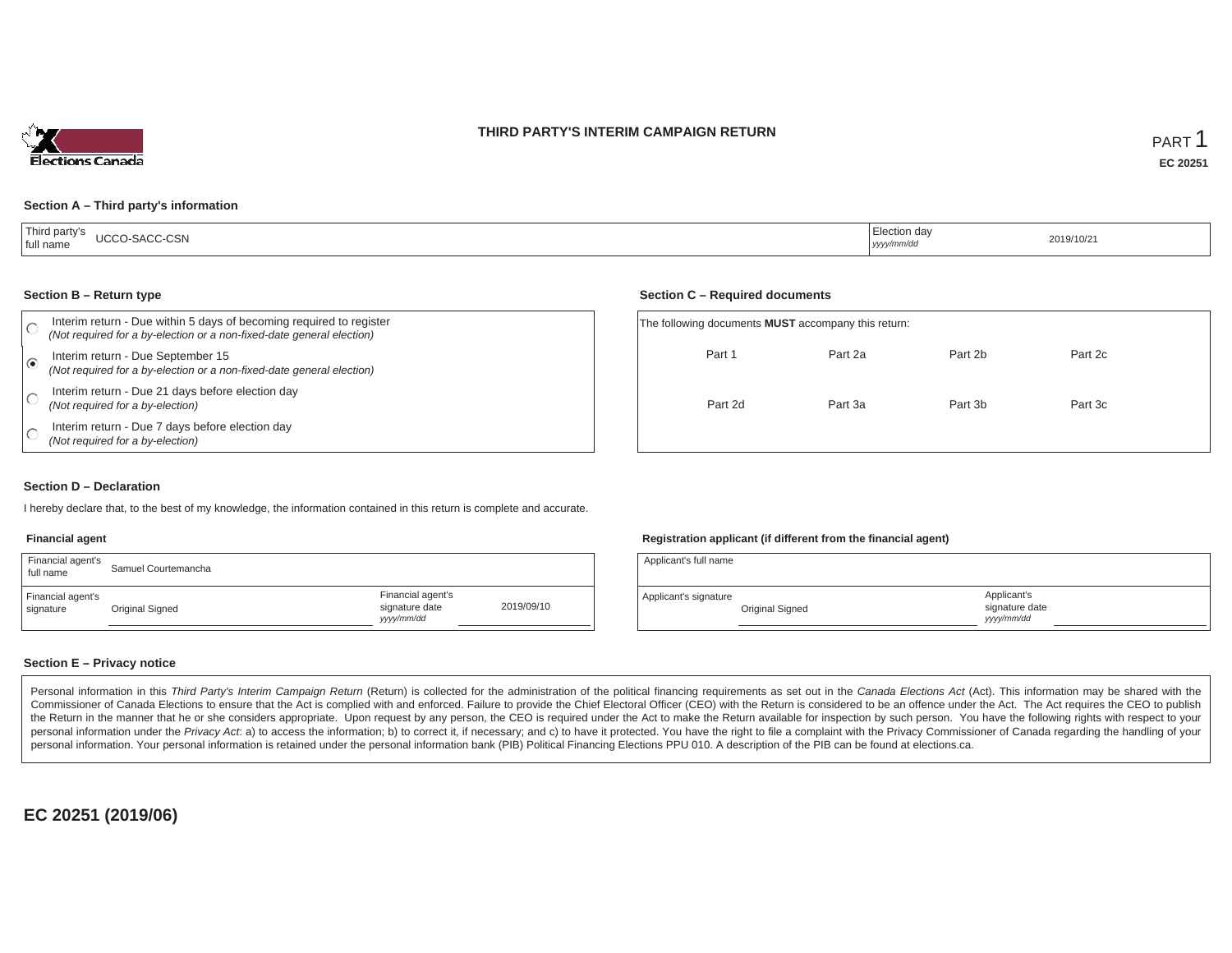

### **THIRD PARTY'S INTERIM CAMPAIGN RETURN**  THIRD PARTY'S INTERIM CAMPAIGN RETURN<br>Statement of monetary contributions received

**EC 20251**

| No. | Full name                                                                           | <b>Street</b><br>no. | <b>Street</b> | Apt. | City | Prov./<br>Terr. | Postal<br>code | Date<br>received<br>yyyy/mm/dd                                                 | Individual | Business /<br>Commercial<br>organization | Government | Trade union | Corporation | Unincorporated<br>without share<br>capital dissociation or<br>association |
|-----|-------------------------------------------------------------------------------------|----------------------|---------------|------|------|-----------------|----------------|--------------------------------------------------------------------------------|------------|------------------------------------------|------------|-------------|-------------|---------------------------------------------------------------------------|
|     |                                                                                     |                      |               |      |      |                 |                |                                                                                | \$         | \$                                       | \$         | $\sqrt{2}$  | \$          | \$                                                                        |
|     |                                                                                     |                      |               |      |      |                 |                |                                                                                |            |                                          |            |             |             |                                                                           |
|     |                                                                                     |                      |               |      |      |                 |                |                                                                                |            |                                          |            |             |             |                                                                           |
|     |                                                                                     |                      |               |      |      |                 |                |                                                                                |            |                                          |            |             |             |                                                                           |
|     |                                                                                     |                      |               |      |      |                 |                |                                                                                |            |                                          |            |             |             |                                                                           |
|     |                                                                                     |                      |               |      |      |                 |                |                                                                                |            |                                          |            |             |             |                                                                           |
|     |                                                                                     |                      |               |      |      |                 |                |                                                                                |            |                                          |            |             |             |                                                                           |
|     |                                                                                     |                      |               |      |      |                 |                |                                                                                |            |                                          |            |             |             |                                                                           |
|     |                                                                                     |                      |               |      |      |                 |                |                                                                                |            |                                          |            |             |             |                                                                           |
|     |                                                                                     |                      |               |      |      |                 |                |                                                                                |            |                                          |            |             |             |                                                                           |
|     |                                                                                     |                      |               |      |      |                 |                |                                                                                |            |                                          |            |             |             |                                                                           |
|     |                                                                                     |                      |               |      |      |                 |                |                                                                                |            |                                          |            |             |             |                                                                           |
|     |                                                                                     |                      |               |      |      |                 |                |                                                                                |            |                                          |            |             |             |                                                                           |
|     |                                                                                     |                      |               |      |      |                 |                |                                                                                |            |                                          |            |             |             |                                                                           |
|     |                                                                                     |                      |               |      |      |                 |                |                                                                                |            |                                          |            |             |             |                                                                           |
|     |                                                                                     |                      |               |      |      |                 |                | Totals carried forward from previous page \$                                   |            |                                          |            |             |             |                                                                           |
|     |                                                                                     |                      |               |      |      |                 |                | Total amount of monetary contributions by contributors who gave over \$200 (A) |            |                                          |            |             |             |                                                                           |
|     |                                                                                     |                      |               |      |      |                 |                | Number of contributors who gave over \$200                                     |            |                                          |            |             |             |                                                                           |
|     | Total amount of monetary contributions by contributors who gave \$200 or less $(B)$ |                      |               |      |      |                 |                |                                                                                |            |                                          |            |             |             |                                                                           |
|     |                                                                                     |                      |               |      |      |                 |                | Number of contributors who gave \$200 or less                                  |            |                                          |            |             |             |                                                                           |
|     |                                                                                     |                      |               |      |      |                 |                | Total amount of all monetary contributions (A+B)                               |            |                                          |            |             |             |                                                                           |
|     |                                                                                     |                      |               |      |      |                 |                | Number of contributors who gave monetary contributions                         |            |                                          |            |             |             |                                                                           |

| Third<br>on a:<br>$\sim$<br>2019/10/2<br>Page<br>.<br>ורה ט-<br>. 17333337<br>party<br>$\cdots$<br>, yyyymmvaa | U |  |  |
|----------------------------------------------------------------------------------------------------------------|---|--|--|
|----------------------------------------------------------------------------------------------------------------|---|--|--|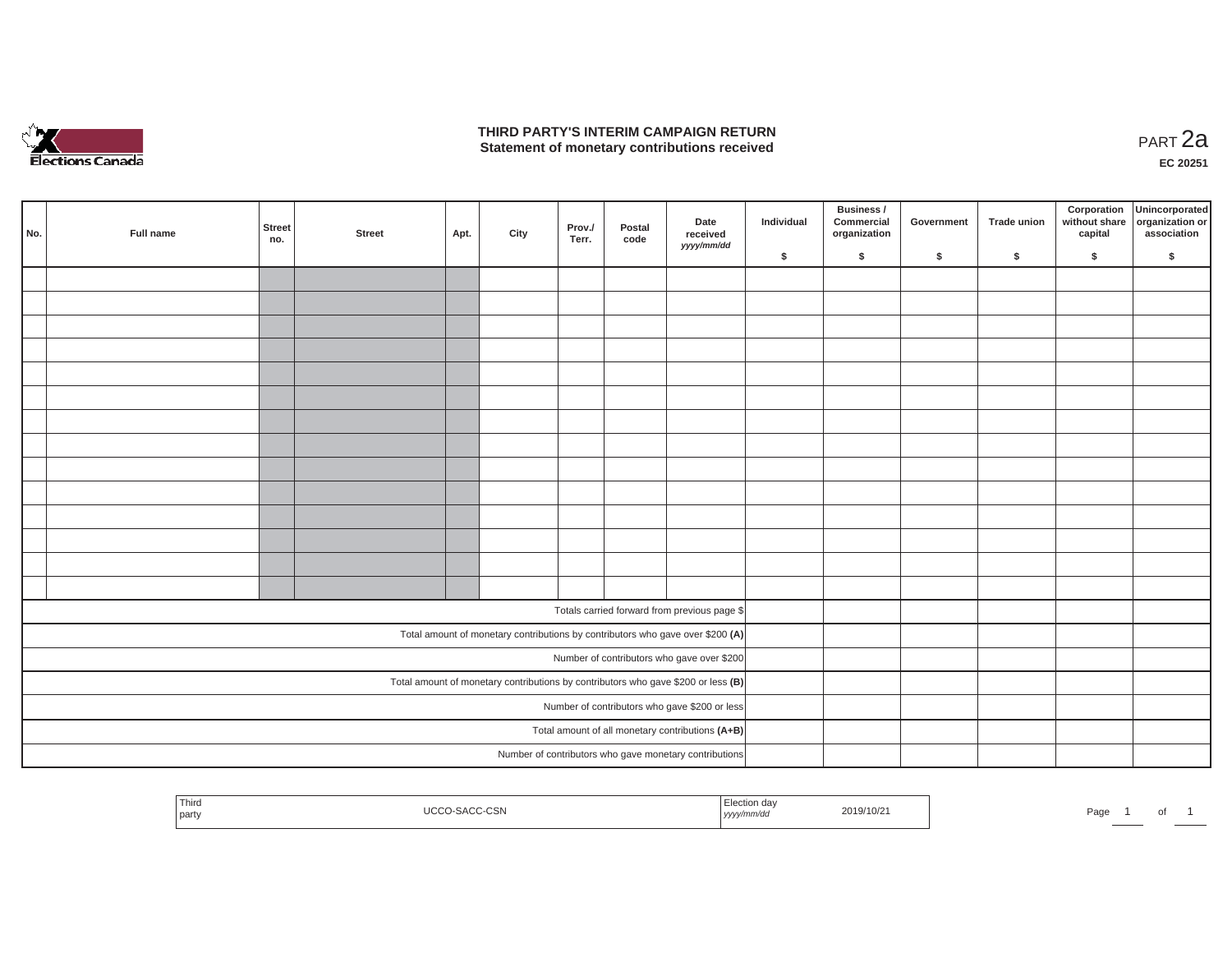

### **THIRD PARTY'S INTERIM CAMPAIGN RETURN STATE OF A STATE STATE STATE OF A STATE OF A STATE STATE STATE STATE STATE STATE STATE STATE STATE STATE STATE**<br>PART 2**b**

**EC 20251**

|                                            | No.                                                                                     | Full name                                     | <b>Street</b><br>no. | <b>Street</b> | Apt. | City | Prov./<br>Terr. | Postal<br>code | Date<br>received<br>yyyy/mm/dd                                                       | Individual | Business /<br>Commercial<br>organization | Government | Trade union | Corporation<br>capital | Unincorporated<br>without share organization or<br>association |
|--------------------------------------------|-----------------------------------------------------------------------------------------|-----------------------------------------------|----------------------|---------------|------|------|-----------------|----------------|--------------------------------------------------------------------------------------|------------|------------------------------------------|------------|-------------|------------------------|----------------------------------------------------------------|
|                                            |                                                                                         |                                               |                      |               |      |      |                 |                |                                                                                      | \$         | \$                                       | \$         | \$          | \$                     | \$                                                             |
|                                            |                                                                                         |                                               |                      |               |      |      |                 |                |                                                                                      |            |                                          |            |             |                        |                                                                |
|                                            |                                                                                         |                                               |                      |               |      |      |                 |                |                                                                                      |            |                                          |            |             |                        |                                                                |
|                                            |                                                                                         |                                               |                      |               |      |      |                 |                |                                                                                      |            |                                          |            |             |                        |                                                                |
|                                            |                                                                                         |                                               |                      |               |      |      |                 |                |                                                                                      |            |                                          |            |             |                        |                                                                |
|                                            |                                                                                         |                                               |                      |               |      |      |                 |                |                                                                                      |            |                                          |            |             |                        |                                                                |
|                                            |                                                                                         |                                               |                      |               |      |      |                 |                |                                                                                      |            |                                          |            |             |                        |                                                                |
|                                            |                                                                                         |                                               |                      |               |      |      |                 |                |                                                                                      |            |                                          |            |             |                        |                                                                |
|                                            |                                                                                         |                                               |                      |               |      |      |                 |                |                                                                                      |            |                                          |            |             |                        |                                                                |
|                                            |                                                                                         |                                               |                      |               |      |      |                 |                |                                                                                      |            |                                          |            |             |                        |                                                                |
|                                            |                                                                                         |                                               |                      |               |      |      |                 |                |                                                                                      |            |                                          |            |             |                        |                                                                |
|                                            |                                                                                         |                                               |                      |               |      |      |                 |                |                                                                                      |            |                                          |            |             |                        |                                                                |
|                                            |                                                                                         |                                               |                      |               |      |      |                 |                |                                                                                      |            |                                          |            |             |                        |                                                                |
|                                            |                                                                                         |                                               |                      |               |      |      |                 |                |                                                                                      |            |                                          |            |             |                        |                                                                |
|                                            |                                                                                         |                                               |                      |               |      |      |                 |                |                                                                                      |            |                                          |            |             |                        |                                                                |
|                                            |                                                                                         |                                               |                      |               |      |      |                 |                |                                                                                      |            |                                          |            |             |                        |                                                                |
|                                            |                                                                                         |                                               |                      |               |      |      |                 |                | Totals carried forward from previous page \$                                         |            |                                          |            |             |                        |                                                                |
|                                            |                                                                                         |                                               |                      |               |      |      |                 |                | Total amount of non-monetary contributions by contributors who gave over \$200 $(A)$ |            |                                          |            |             |                        |                                                                |
| Number of contributors who gave over \$200 |                                                                                         |                                               |                      |               |      |      |                 |                |                                                                                      |            |                                          |            |             |                        |                                                                |
|                                            | Total amount of non-monetary contributions by contributors who gave \$200 or less $(B)$ |                                               |                      |               |      |      |                 |                |                                                                                      |            |                                          |            |             |                        |                                                                |
|                                            |                                                                                         | Number of contributors who gave \$200 or less |                      |               |      |      |                 |                |                                                                                      |            |                                          |            |             |                        |                                                                |
|                                            |                                                                                         |                                               |                      |               |      |      |                 |                | Total amount of all non-monetary contributions (A+B)                                 |            |                                          |            |             |                        |                                                                |
|                                            |                                                                                         |                                               |                      |               |      |      |                 |                | Number of contributors who gave non-monetary contributions                           |            |                                          |            |             |                        |                                                                |

| Third<br>Election day<br>2019/10/21<br>.0000<br>$\sim$<br>$\sim$<br>U-SACC-CSN<br>.<br>the control of the control of<br>party<br>, yyyy/mm/dd | Ð |
|-----------------------------------------------------------------------------------------------------------------------------------------------|---|
|-----------------------------------------------------------------------------------------------------------------------------------------------|---|

*age* 1 of 1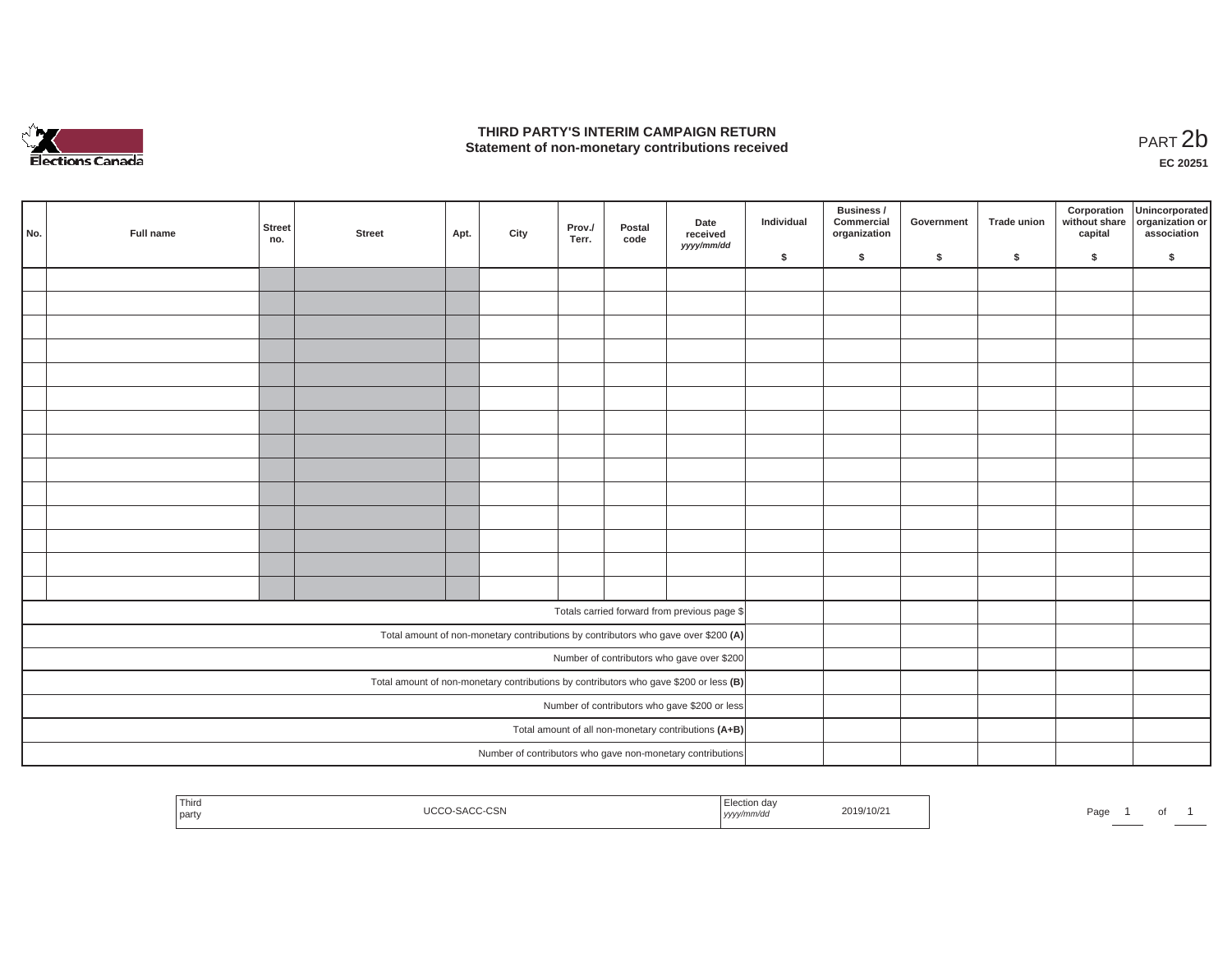

### **THIRD PARTY'S INTERIM CAMPAIGN RETURN**  RD PARTY'S INTERIM CAMPAIGN RETURN<br>Statement of operating loans received **PART 2c**

**EC 20251**

| No. | Full name                                                       | <b>Street</b><br>no. | <b>Street</b> | Apt. | City | Prov./<br>Terr. | Postal<br>code | Date<br>received<br>yyyy/mm/dd                                 | Individual | Business /<br>Commercial<br>organization | Government | Trade union | Corporation<br>capital | Unincorporated<br>without share organization or<br>association |
|-----|-----------------------------------------------------------------|----------------------|---------------|------|------|-----------------|----------------|----------------------------------------------------------------|------------|------------------------------------------|------------|-------------|------------------------|----------------------------------------------------------------|
|     |                                                                 |                      |               |      |      |                 |                |                                                                | \$         | \$                                       | \$         | \$          | \$                     | \$                                                             |
|     |                                                                 |                      |               |      |      |                 |                |                                                                |            |                                          |            |             |                        |                                                                |
|     |                                                                 |                      |               |      |      |                 |                |                                                                |            |                                          |            |             |                        |                                                                |
|     |                                                                 |                      |               |      |      |                 |                |                                                                |            |                                          |            |             |                        |                                                                |
|     |                                                                 |                      |               |      |      |                 |                |                                                                |            |                                          |            |             |                        |                                                                |
|     |                                                                 |                      |               |      |      |                 |                |                                                                |            |                                          |            |             |                        |                                                                |
|     |                                                                 |                      |               |      |      |                 |                |                                                                |            |                                          |            |             |                        |                                                                |
|     |                                                                 |                      |               |      |      |                 |                |                                                                |            |                                          |            |             |                        |                                                                |
|     |                                                                 |                      |               |      |      |                 |                |                                                                |            |                                          |            |             |                        |                                                                |
|     |                                                                 |                      |               |      |      |                 |                |                                                                |            |                                          |            |             |                        |                                                                |
|     |                                                                 |                      |               |      |      |                 |                |                                                                |            |                                          |            |             |                        |                                                                |
|     |                                                                 |                      |               |      |      |                 |                |                                                                |            |                                          |            |             |                        |                                                                |
|     |                                                                 |                      |               |      |      |                 |                |                                                                |            |                                          |            |             |                        |                                                                |
|     |                                                                 |                      |               |      |      |                 |                |                                                                |            |                                          |            |             |                        |                                                                |
|     |                                                                 |                      |               |      |      |                 |                |                                                                |            |                                          |            |             |                        |                                                                |
|     |                                                                 |                      |               |      |      |                 |                | Totals carried forward from previous page \$                   |            |                                          |            |             |                        |                                                                |
|     |                                                                 |                      |               |      |      |                 |                | Total amount of loans by lenders who provided over \$200 $(A)$ |            |                                          |            |             |                        |                                                                |
|     | Number of lenders who provided over \$200                       |                      |               |      |      |                 |                |                                                                |            |                                          |            |             |                        |                                                                |
|     | Total amount of loans by lenders who provided \$200 or less (B) |                      |               |      |      |                 |                |                                                                |            |                                          |            |             |                        |                                                                |
|     |                                                                 |                      |               |      |      |                 |                | Number of lenders who provided \$200 or less                   |            |                                          |            |             |                        |                                                                |
|     |                                                                 |                      |               |      |      |                 |                | Total amount of all loans (A+B)                                |            |                                          |            |             |                        |                                                                |
|     |                                                                 |                      |               |      |      |                 |                | Number of all lenders who provided loans                       |            |                                          |            |             |                        |                                                                |

| $- \cdot$<br>Third<br>$\sim$<br>l party | 2010<br>9/10/2<br>∠∪ i<br>nvac<br>  УУУУ | Page<br>וש |
|-----------------------------------------|------------------------------------------|------------|
|-----------------------------------------|------------------------------------------|------------|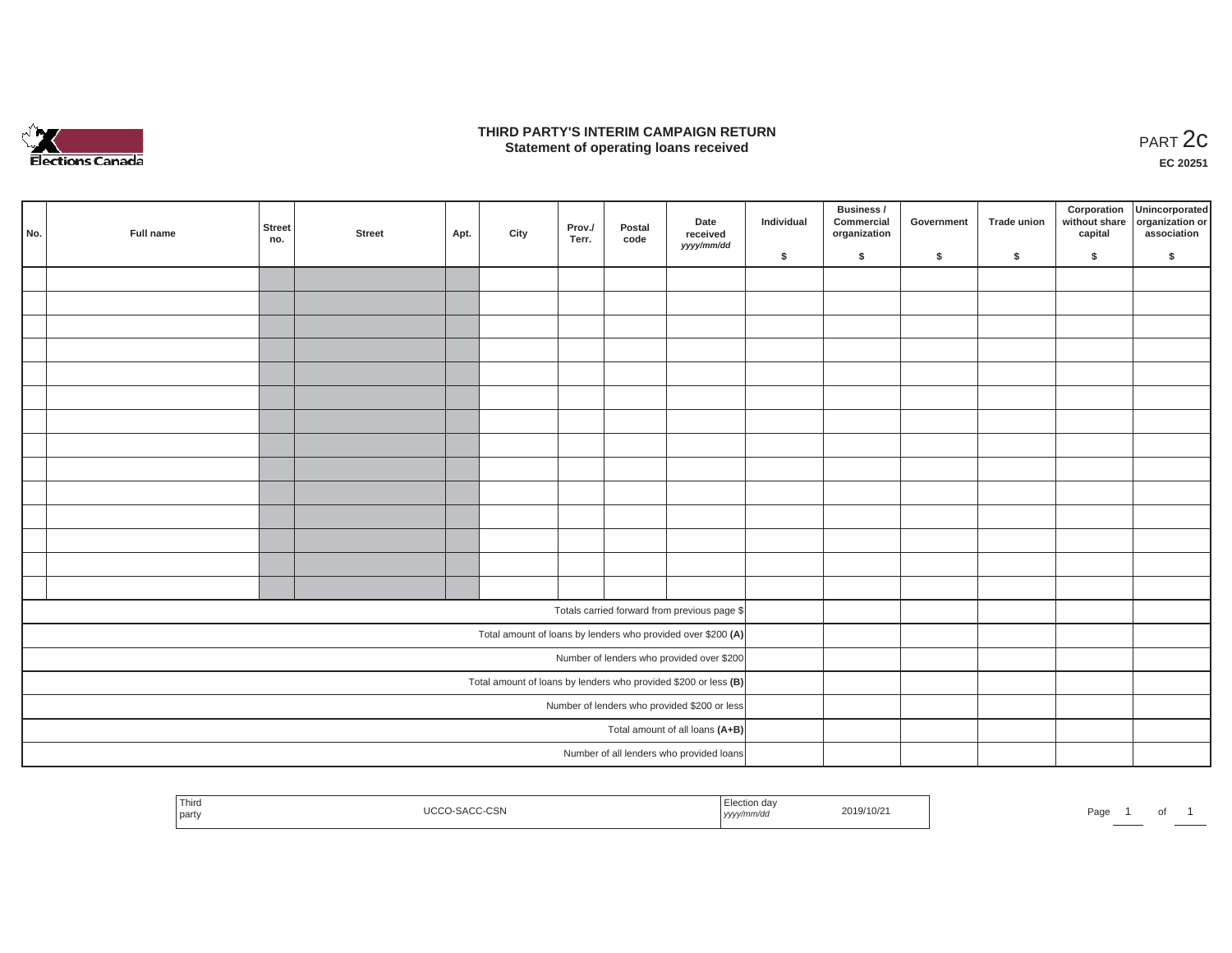

## **THIRD PARTY'S INTERIM CAMPAIGN RETURN SUMMARY STATE SUMMARY OF A SUMMARY OF A SUMMARY OF A SUMMARY OF A SUMMARY OF A SUMMARY OF A SUMMARY OF A SUMMA**<br> **Summary of inflows**

| No.   | Type of contributor / lender                    | <b>Monetary</b><br>contributions<br>(Part 2a)<br>Ŝ. | Non-monetary<br>contributions<br>(Part 2b)<br>\$ | Loans<br>(Part 2c)<br>\$ | <b>Total</b><br>\$. | Number of<br>contributors and<br>lenders |  |
|-------|-------------------------------------------------|-----------------------------------------------------|--------------------------------------------------|--------------------------|---------------------|------------------------------------------|--|
| 1.    | Individuals                                     |                                                     |                                                  |                          |                     |                                          |  |
|       | 2. Businesses / Commercial organizations        |                                                     |                                                  |                          |                     |                                          |  |
|       | 3. Governments                                  |                                                     |                                                  |                          |                     |                                          |  |
| 4.    | Trade unions                                    |                                                     |                                                  |                          |                     |                                          |  |
| 5.    | Corporations without share capital              |                                                     |                                                  |                          |                     |                                          |  |
|       | 6. Unincorporated organizations or associations |                                                     |                                                  |                          |                     |                                          |  |
| 7.    | Total (items 1 to 6)                            |                                                     |                                                  |                          |                     |                                          |  |
| Total |                                                 |                                                     |                                                  |                          |                     |                                          |  |
|       | 8. Amount of third party's resources used       |                                                     |                                                  |                          |                     |                                          |  |
|       | 9. Grand total (items $7$ and $8$ )             |                                                     |                                                  |                          |                     |                                          |  |

| ' Third<br>party | $\sim$<br>JCC<br>نادتا-ت<br>5AU | Election day<br>yyyy/mm/dd<br>. | 2019/10/2 |
|------------------|---------------------------------|---------------------------------|-----------|
|------------------|---------------------------------|---------------------------------|-----------|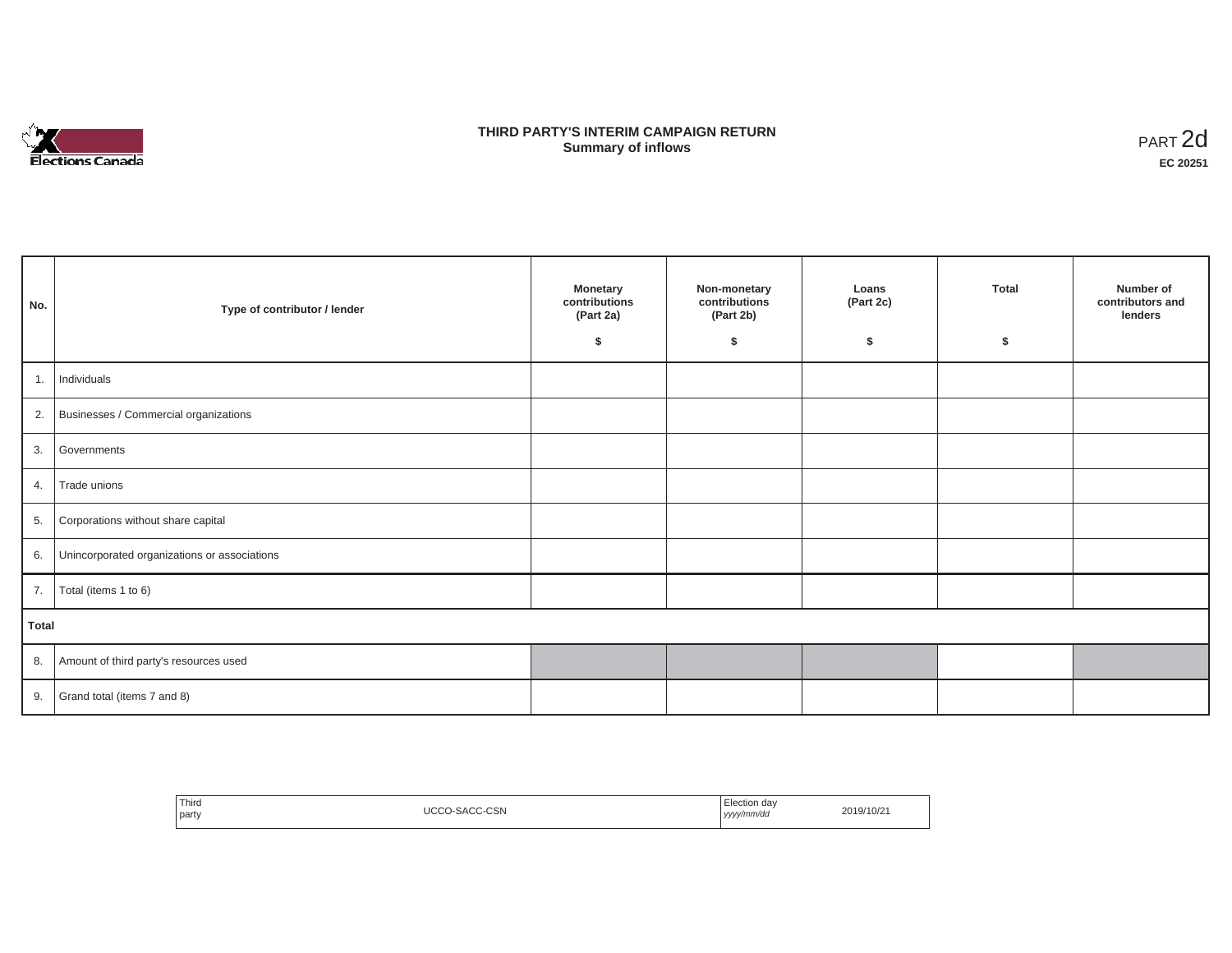

# **THIRD PARTY'S INTERIM CAMPAIGN RETURN Statement of expenses incurred for regulated activities that take place during the pre-election period**  *(Only applicable to a fixed-date general election)*

<code>PART $3$ a</code> **EC 20251**

For a list of expense types, expense categories and expense subcategories, refer to Annex II in the Instructions.

| No. | Date<br>incurred<br>yyyy/mm/dd | <b>ED Code</b><br>$($ if applicable $)$ | Supplier | Expense type | Expense<br>category | Expense<br>subcategory | <b>Starting date</b><br>of activity,<br>advertisement<br>or survey<br>yyyy/mm/dd | <b>Ending date</b><br>of activity,<br>advertisement<br>or survey<br>yyyy/mm/dd | Place of activity or<br>advertisement        | Expense amount<br>$\sqrt[6]{3}$ |
|-----|--------------------------------|-----------------------------------------|----------|--------------|---------------------|------------------------|----------------------------------------------------------------------------------|--------------------------------------------------------------------------------|----------------------------------------------|---------------------------------|
|     |                                |                                         |          |              |                     |                        |                                                                                  |                                                                                |                                              |                                 |
|     |                                |                                         |          |              |                     |                        |                                                                                  |                                                                                |                                              |                                 |
|     |                                |                                         |          |              |                     |                        |                                                                                  |                                                                                |                                              |                                 |
|     |                                |                                         |          |              |                     |                        |                                                                                  |                                                                                |                                              |                                 |
|     |                                |                                         |          |              |                     |                        |                                                                                  |                                                                                |                                              |                                 |
|     |                                |                                         |          |              |                     |                        |                                                                                  |                                                                                |                                              |                                 |
|     |                                |                                         |          |              |                     |                        |                                                                                  |                                                                                |                                              |                                 |
|     |                                |                                         |          |              |                     |                        |                                                                                  |                                                                                |                                              |                                 |
|     |                                |                                         |          |              |                     |                        |                                                                                  |                                                                                |                                              |                                 |
|     |                                |                                         |          |              |                     |                        |                                                                                  |                                                                                |                                              |                                 |
|     |                                |                                         |          |              |                     |                        |                                                                                  |                                                                                |                                              |                                 |
|     |                                |                                         |          |              |                     |                        |                                                                                  |                                                                                |                                              |                                 |
|     |                                |                                         |          |              |                     |                        |                                                                                  |                                                                                |                                              |                                 |
|     |                                |                                         |          |              |                     |                        |                                                                                  |                                                                                |                                              |                                 |
|     |                                |                                         |          |              |                     |                        |                                                                                  |                                                                                |                                              |                                 |
|     |                                |                                         |          |              |                     |                        |                                                                                  |                                                                                |                                              |                                 |
|     |                                |                                         |          |              |                     |                        |                                                                                  |                                                                                |                                              |                                 |
|     |                                |                                         |          |              |                     |                        |                                                                                  |                                                                                | Totals carried forward from previous page \$ |                                 |
|     |                                |                                         |          |              |                     |                        |                                                                                  |                                                                                | Total \$                                     |                                 |

| Third<br>≘tir<br>ı da<br>2019/10/21<br>0.00000<br>Page<br>אוההיהאו<br><i>i</i> party<br>  yyyy/mm/aa<br>ັ |  |
|-----------------------------------------------------------------------------------------------------------|--|
|-----------------------------------------------------------------------------------------------------------|--|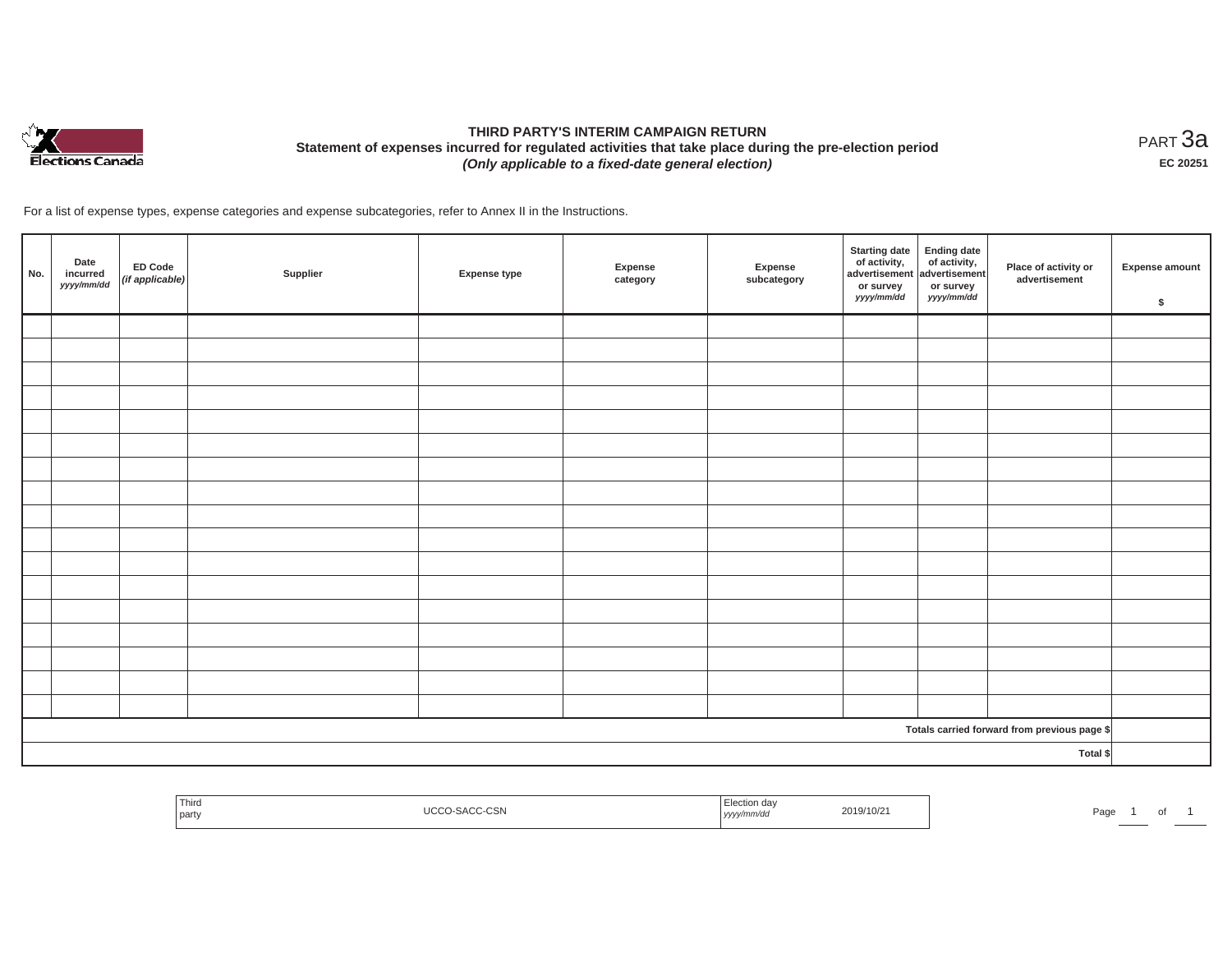

# **THIRD PARTY'S INTERIM CAMPAIGN RETURN Statement of expenses incurred for regulated activities that take place during the election period**<br>PART  $3b$

**EC 20251**

For a list of expense types, expense categories and expense subcategories, refer to Annex II in the Instructions.

| No.      | Date<br>incurred<br>yyyy/mm/dd | ED Code<br>$(i f$ applicable) | Supplier | <b>Expense type</b> | Expense<br>category | Expense<br>subcategory | <b>Starting date</b><br>of activity,<br>advertisement<br>or survey<br>yyyy/mm/dd | Ending date<br>of activity,<br>advertisement<br>or survey<br>yyyy/mm/dd | Place of activity or<br>advertisement        | Expense amount<br>\$ |
|----------|--------------------------------|-------------------------------|----------|---------------------|---------------------|------------------------|----------------------------------------------------------------------------------|-------------------------------------------------------------------------|----------------------------------------------|----------------------|
|          |                                |                               |          |                     |                     |                        |                                                                                  |                                                                         |                                              |                      |
|          |                                |                               |          |                     |                     |                        |                                                                                  |                                                                         |                                              |                      |
|          |                                |                               |          |                     |                     |                        |                                                                                  |                                                                         |                                              |                      |
|          |                                |                               |          |                     |                     |                        |                                                                                  |                                                                         |                                              |                      |
|          |                                |                               |          |                     |                     |                        |                                                                                  |                                                                         |                                              |                      |
|          |                                |                               |          |                     |                     |                        |                                                                                  |                                                                         |                                              |                      |
|          |                                |                               |          |                     |                     |                        |                                                                                  |                                                                         |                                              |                      |
|          |                                |                               |          |                     |                     |                        |                                                                                  |                                                                         |                                              |                      |
|          |                                |                               |          |                     |                     |                        |                                                                                  |                                                                         |                                              |                      |
|          |                                |                               |          |                     |                     |                        |                                                                                  |                                                                         |                                              |                      |
|          |                                |                               |          |                     |                     |                        |                                                                                  |                                                                         |                                              |                      |
|          |                                |                               |          |                     |                     |                        |                                                                                  |                                                                         |                                              |                      |
|          |                                |                               |          |                     |                     |                        |                                                                                  |                                                                         |                                              |                      |
|          |                                |                               |          |                     |                     |                        |                                                                                  |                                                                         |                                              |                      |
|          |                                |                               |          |                     |                     |                        |                                                                                  |                                                                         |                                              |                      |
|          |                                |                               |          |                     |                     |                        |                                                                                  |                                                                         |                                              |                      |
|          |                                |                               |          |                     |                     |                        |                                                                                  |                                                                         |                                              |                      |
|          |                                |                               |          |                     |                     |                        |                                                                                  |                                                                         | Totals carried forward from previous page \$ |                      |
| Total \$ |                                |                               |          |                     |                     |                        |                                                                                  |                                                                         |                                              |                      |

| Third<br>the control of the con-<br>I party | J-SACC-CSN | Election day<br>2019/10/2<br>yyyy/mm/dd | Pagr<br>$\cdot$ |
|---------------------------------------------|------------|-----------------------------------------|-----------------|
|---------------------------------------------|------------|-----------------------------------------|-----------------|